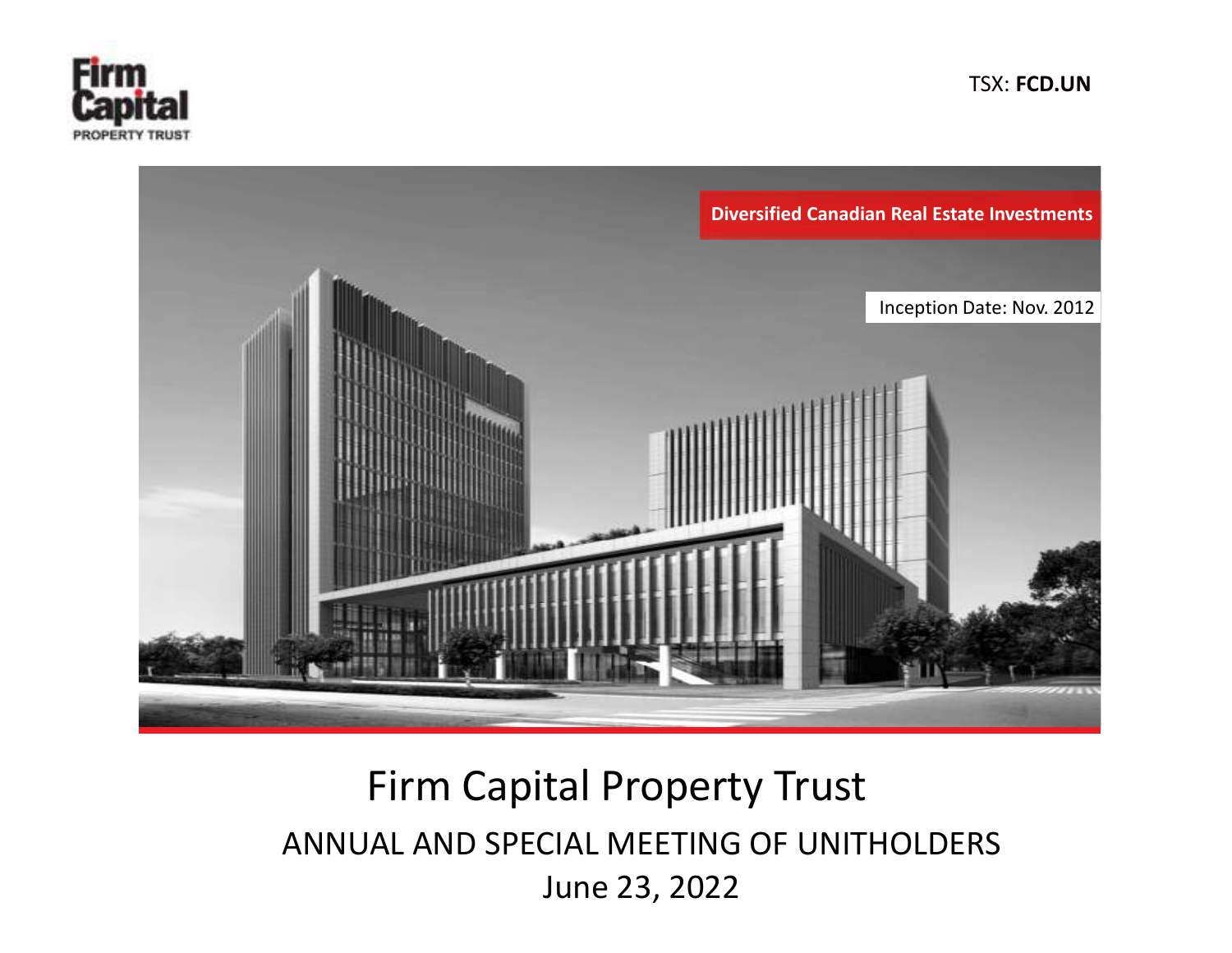#### Introduction



Firm Capital operates as a boutique real estate and financial services equity investment company deploying capital opportunistically between debt and equity in the real estate private and public markets across Canada and the U.S.

Operating in the same industry for over 35 years

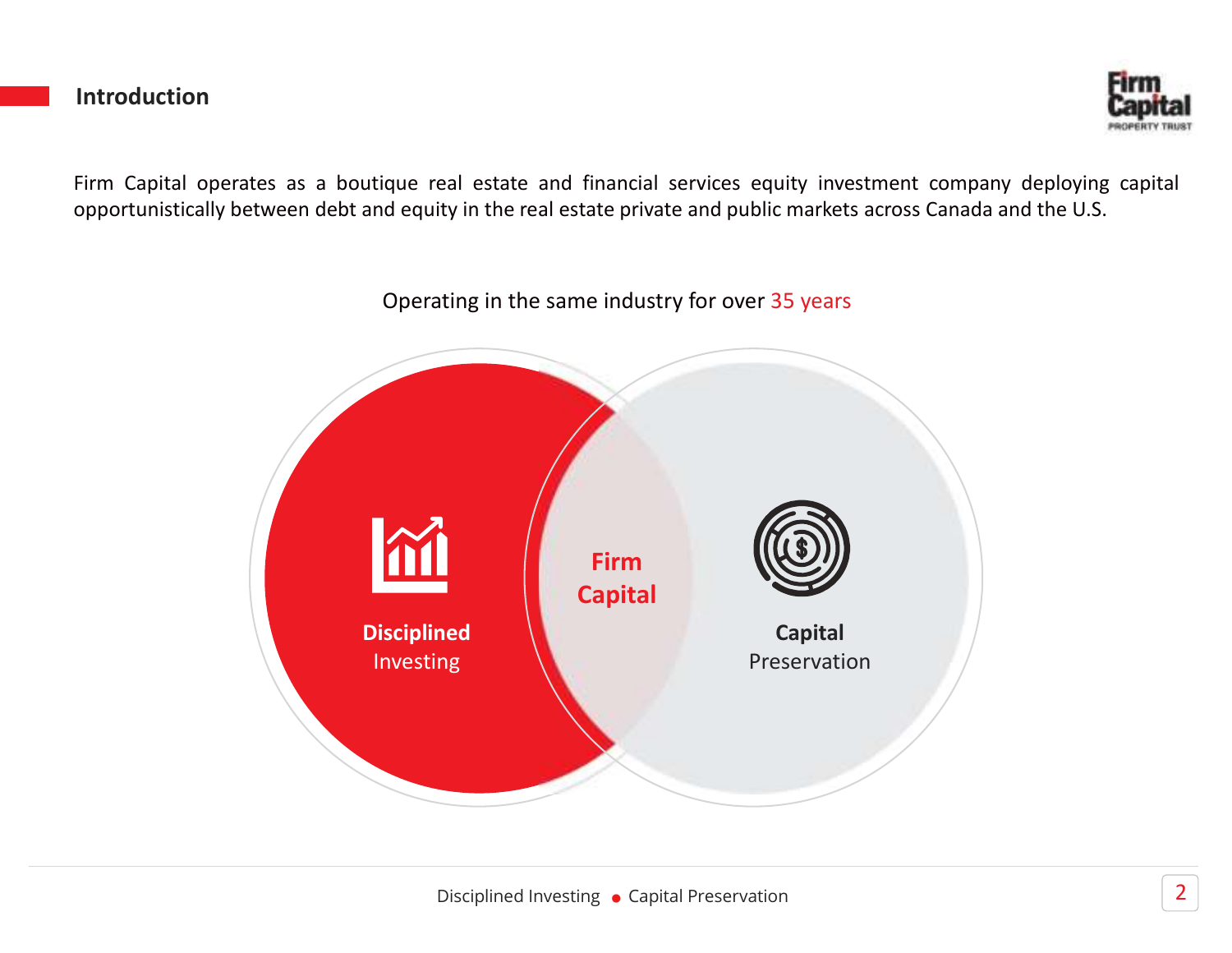#### Firm Capital Advantage Investing Integrity



#### EXPERIENCE MATTERS

Experienced team managing debt and real estate throughout a real estate cycle

35+ year track record with management industry experience in excess of 100 years



#### DISCIPLINED INVESTING

Disciplined investing focused on capital preservation & consistent returns

#### PROVEN TRACK RECORD

Long term track record creating value with attractive yields for investors

#### DIRECT INVESTMENTS

Strong alignment of interest through direct investment in assets by management team and board members

#### PUBLIC ENTITIES

Public entities provide transparency, safety & liquidity and are governed by rigid investment & operating policies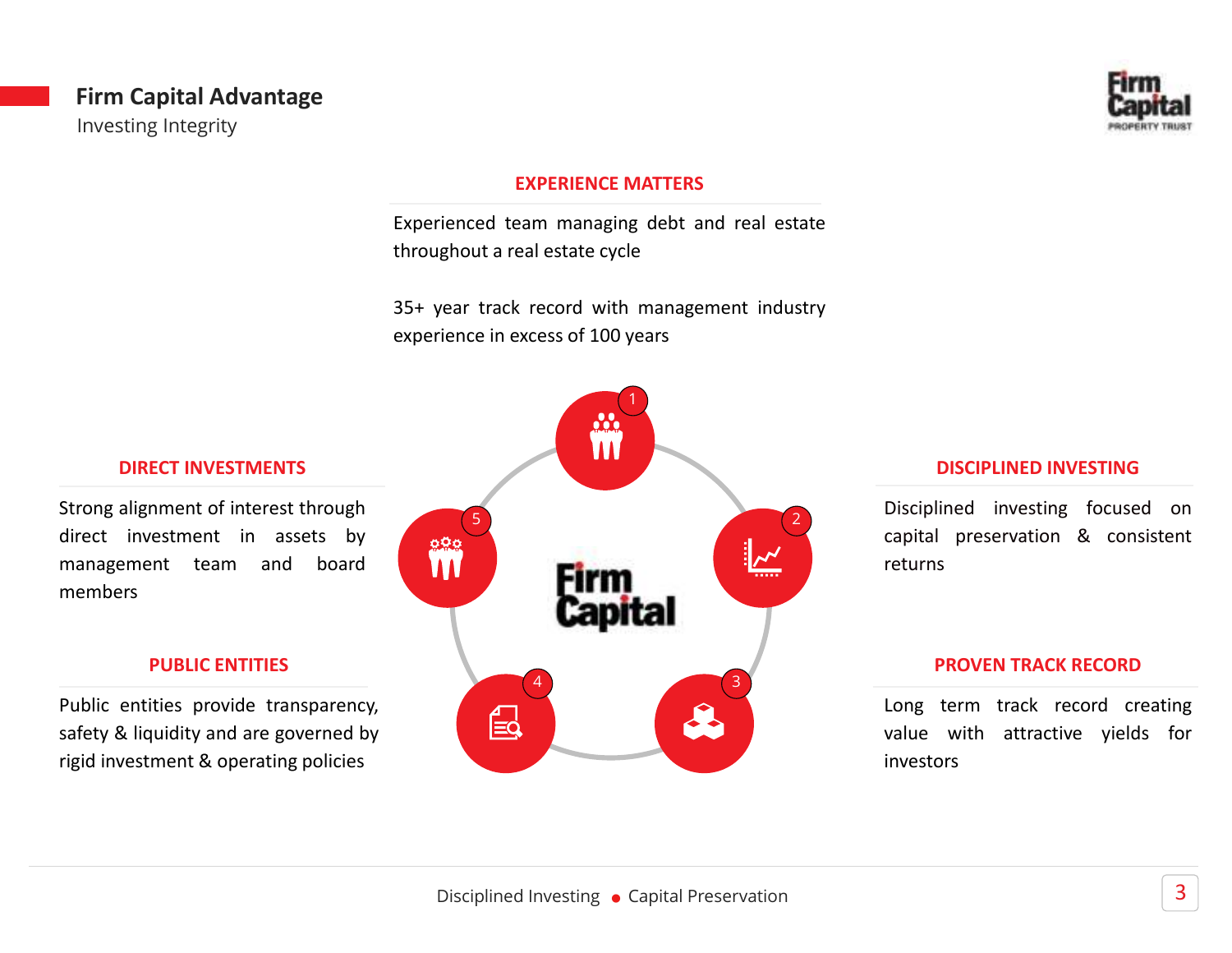## Investment Highlights



| <b>Enhanced Scale Through Accretive</b><br><b>Acquisitions</b> | • The REIT's portfolio is comprised of 65 commercial properties with a total GLA of 4.3 million square feet<br>(2.45 million square feet on an owned interest basis), interests in five apartment complexes comprised<br>of 599 apartment units and two Manufactured Housing Communities containing 423 units located<br>across Canada                                                                                                                                   |
|----------------------------------------------------------------|--------------------------------------------------------------------------------------------------------------------------------------------------------------------------------------------------------------------------------------------------------------------------------------------------------------------------------------------------------------------------------------------------------------------------------------------------------------------------|
| <b>Strategic Diversification &amp; Acquisitions</b>            | • Acquiring diversified asset classes (Net Lease and Stand-Alone Convenience Retail, Industrial & Flex<br>Industrial, Multi-Residential, Manufactured Housing Communities, Core Service Provider Professional &<br>Healthcare Office)<br>• Strategic accretive acquisitions:<br>• Partner with strong industry leaders who retain property and asset management<br>• Co-ownerships with existing owner groups through partial acquisitions<br>• Stand-Alone acquisitions |
| <b>Alignment of Interests</b>                                  | • Approximately 9.2% of Trust Units currently held by insiders<br>• Senior management of the REIT and its trustees own, in partnership with the REIT, approximately 16% of<br>the real estate in which the REIT has a co-ownership interest                                                                                                                                                                                                                              |
| <b>Fundamental</b><br>Growth                                   | Since inception, Net Asset Value per Trust Unit has increased from \$4.84/Unit in 2012 to \$8.27/Unit (a<br>71% increase)<br>• The REIT has increased distributions nine times over the last nine years, rising from \$0.35/Unit per<br>annum to \$0.52/Unit per annum (a 49% increase)<br>• A \$100 investment in Trust Units in November 2012, assuming reinvested distributions, would be worth<br>\$266 as of June 21, 2022 (a 10.9% CAGR)                           |
| <b>Compelling Investment Metrics</b>                           | • Distribution yield is attractive relative to comparable REITs/REOCs<br>* 2021 Distributions: 47.6% ROC & 52.4% Capital Gains (74% Non-Taxable Amount)<br>• 2022 Distributions: ~ 95%+ Return of Capital expected (prior to any capital gains or asset sales)                                                                                                                                                                                                           |
| <b>Traded on</b><br>the TSX<br>(as of June 21, 2022)           | • TSX: FCD.UN<br>• CAD\$6.90/Unit<br>• Market Capitalization CAD\$259.1 Million<br>• Shares Issued 37,552,761<br>• Yield of 7.54%                                                                                                                                                                                                                                                                                                                                        |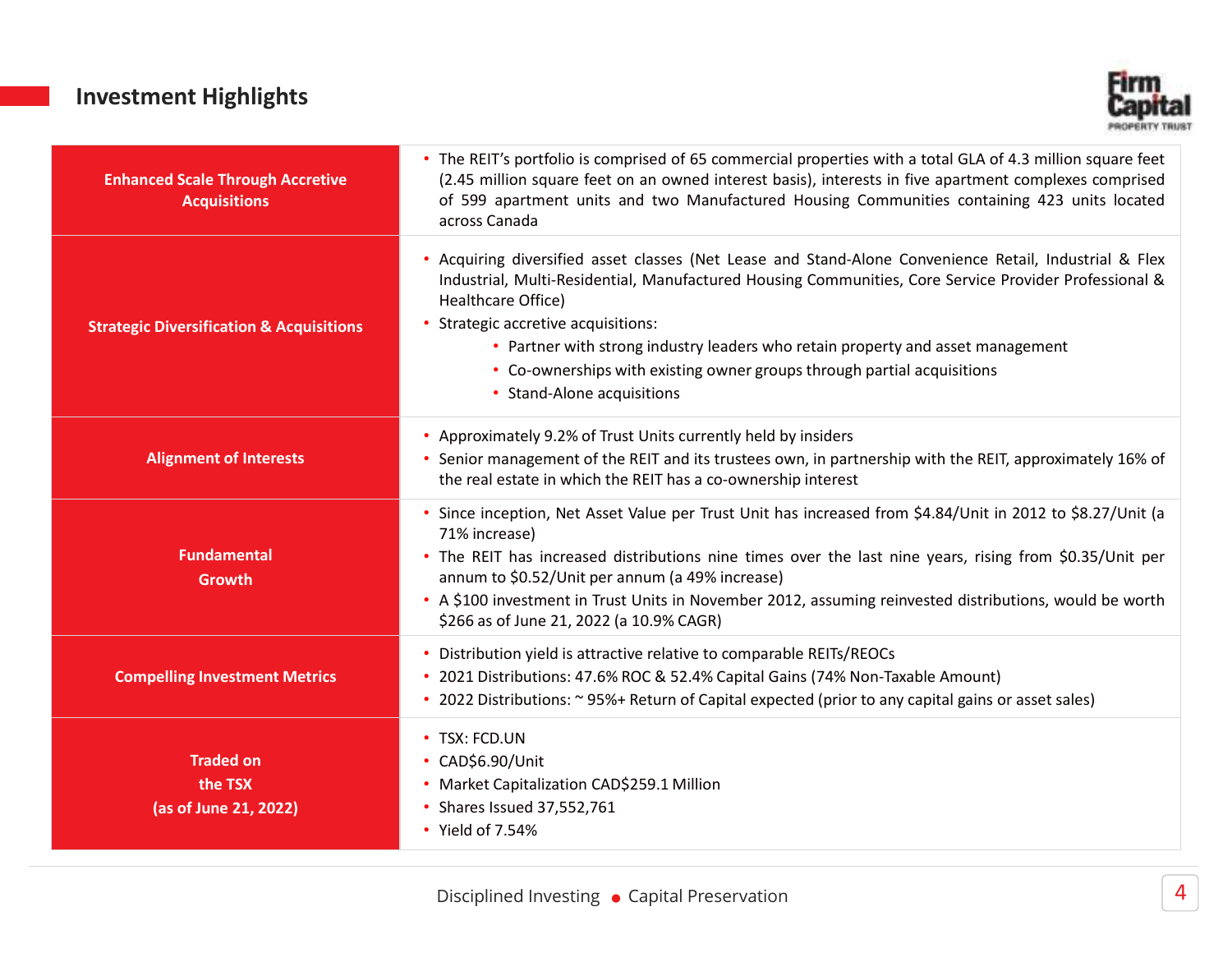## Benefit to Unitholders



| Liquidity                    | • Moved to TSX March 2022 daily trading volume in excess of 30,000 units per day                                                                                                                                                                                                                |  |
|------------------------------|-------------------------------------------------------------------------------------------------------------------------------------------------------------------------------------------------------------------------------------------------------------------------------------------------|--|
| <b>Strong Balance Sheet</b>  | Debt to GBV proforma equity offering approximately 49% (51.2% Q1)<br>• Approximately \$21MM available on credit facility<br>• Approximately 25% of debt maturing in 2023                                                                                                                        |  |
| <b>Strong Tenant Quality</b> | • Strong roster of credit tenants<br>• Most retail property are either grocery anchored, or shadow anchored                                                                                                                                                                                     |  |
| <b>Embedded Growth</b>       | • Industrial Portfolio- Ontario and Montreal Industrial portfolios, have significant income growth on lease<br>maturity. Ontario<br>Retail Portfolio - Achieving 10-15% growth on lease maturity<br>٠<br>Residential Portfolio - Ontario and Nova Scotia capped Alberta and Quebec are uncapped |  |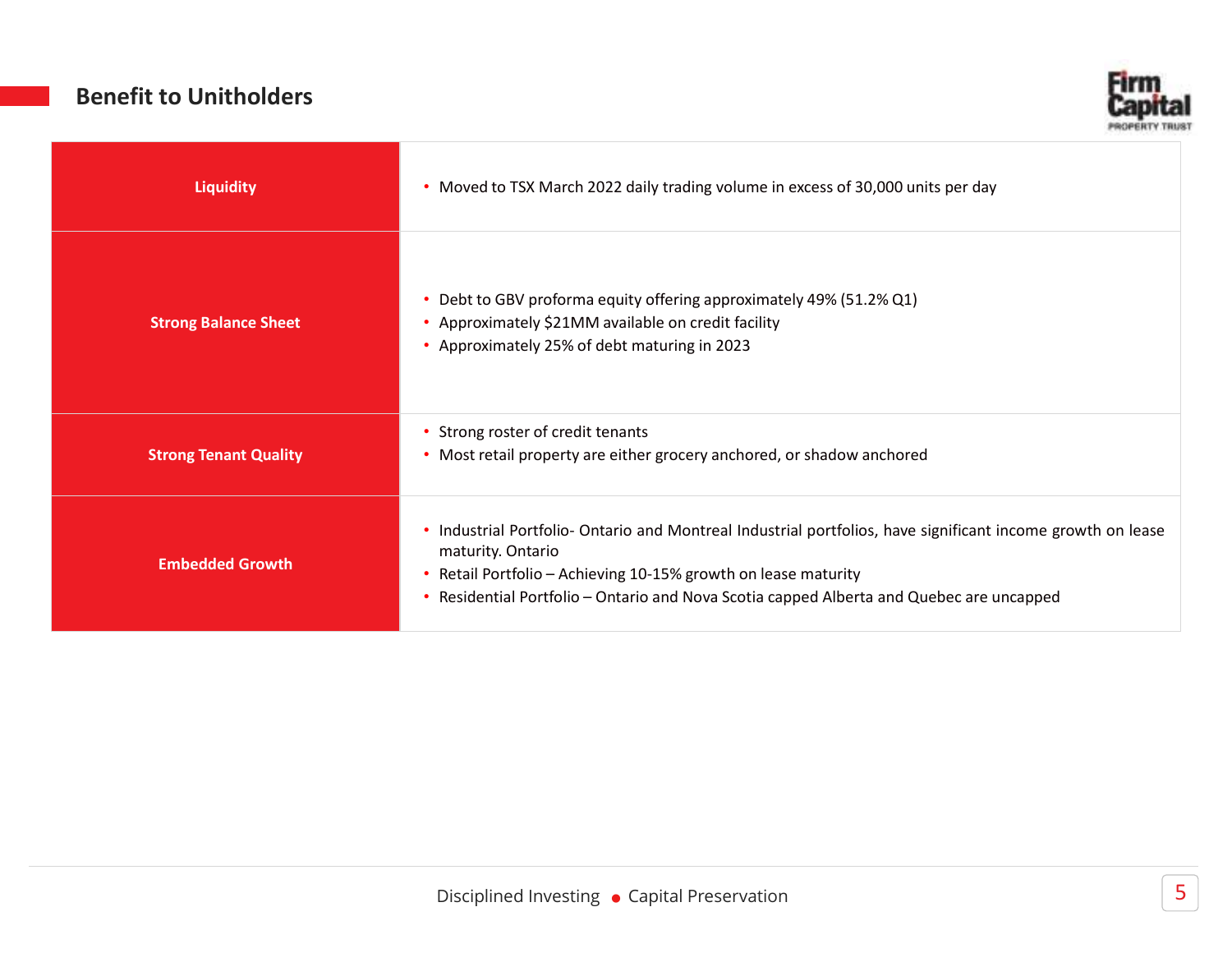

## FCPT Owns the Following Asset Classes:

| <b>Net Lease and Standalone</b><br><b>Convenience Retail</b> | <b>Industrial &amp; Flex Industrial</b> | <b>Multi-Family &amp;</b><br><b>Manufactured Home</b><br><b>Communities</b> | <b>Core Service Provider</b><br><b>Professional &amp; Healthcare</b><br><b>Office</b> |  |
|--------------------------------------------------------------|-----------------------------------------|-----------------------------------------------------------------------------|---------------------------------------------------------------------------------------|--|
| % of NOI                                                     |                                         |                                                                             |                                                                                       |  |
| 59%                                                          | 21%                                     | 19%                                                                         | $< 1\%$                                                                               |  |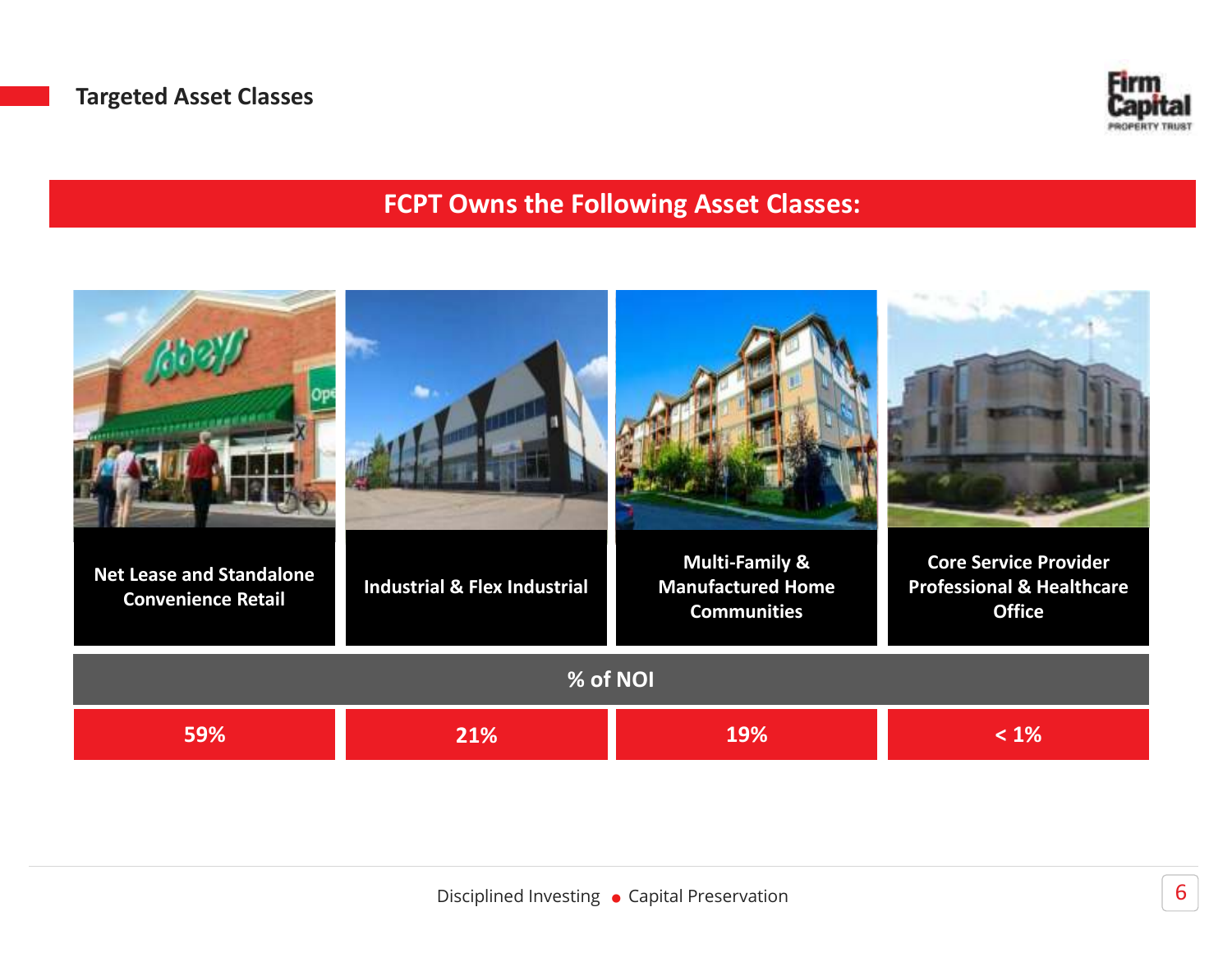



Portfolio is Diversified Across Geographies, Asset Classes and Tenants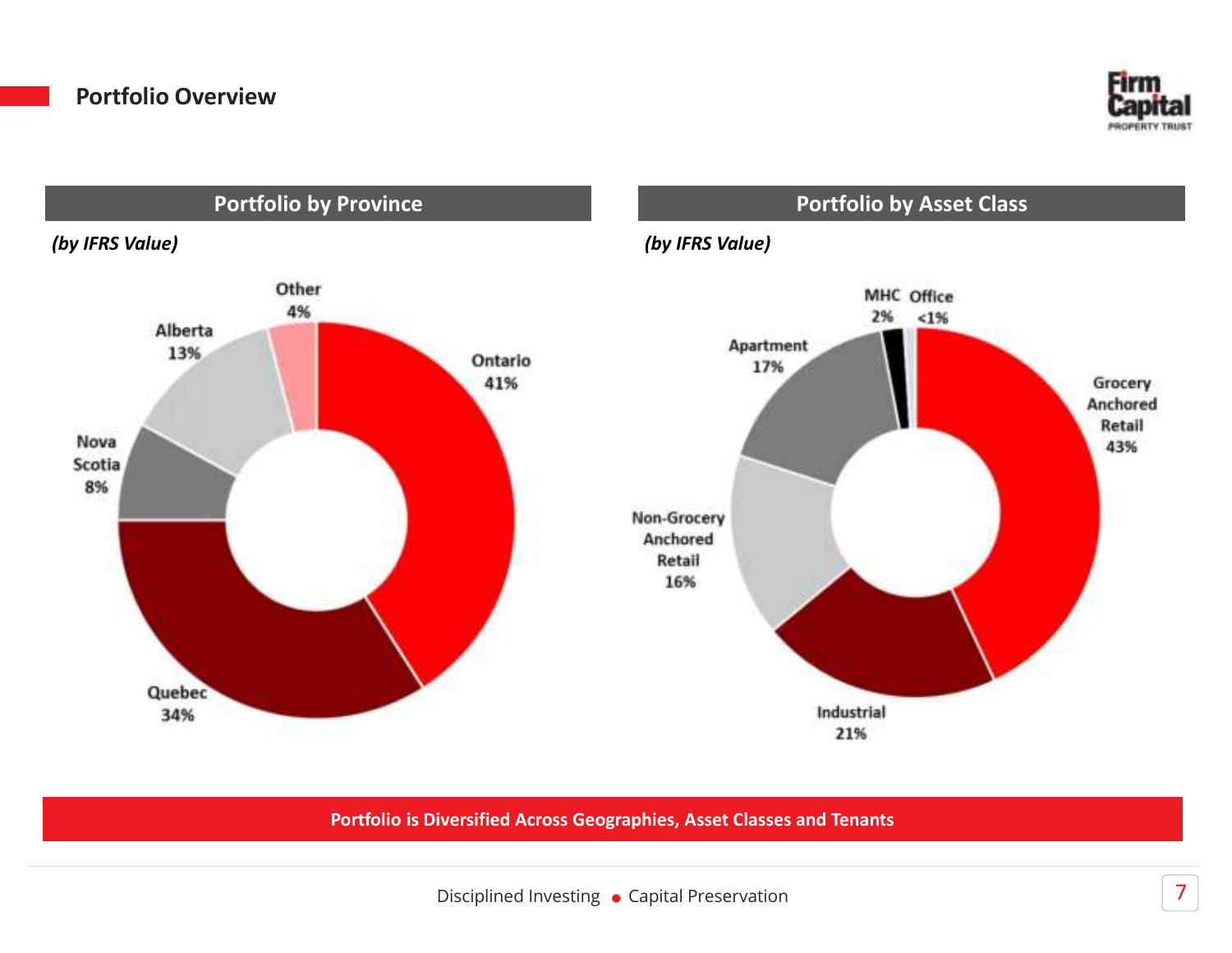

## **Top Ten Commercial Tenants**

(by % of net rent)



Largest Tenant Contributes 12.1% of Net Rent and Top 10 Tenants Comprise 32.2% of Net Rent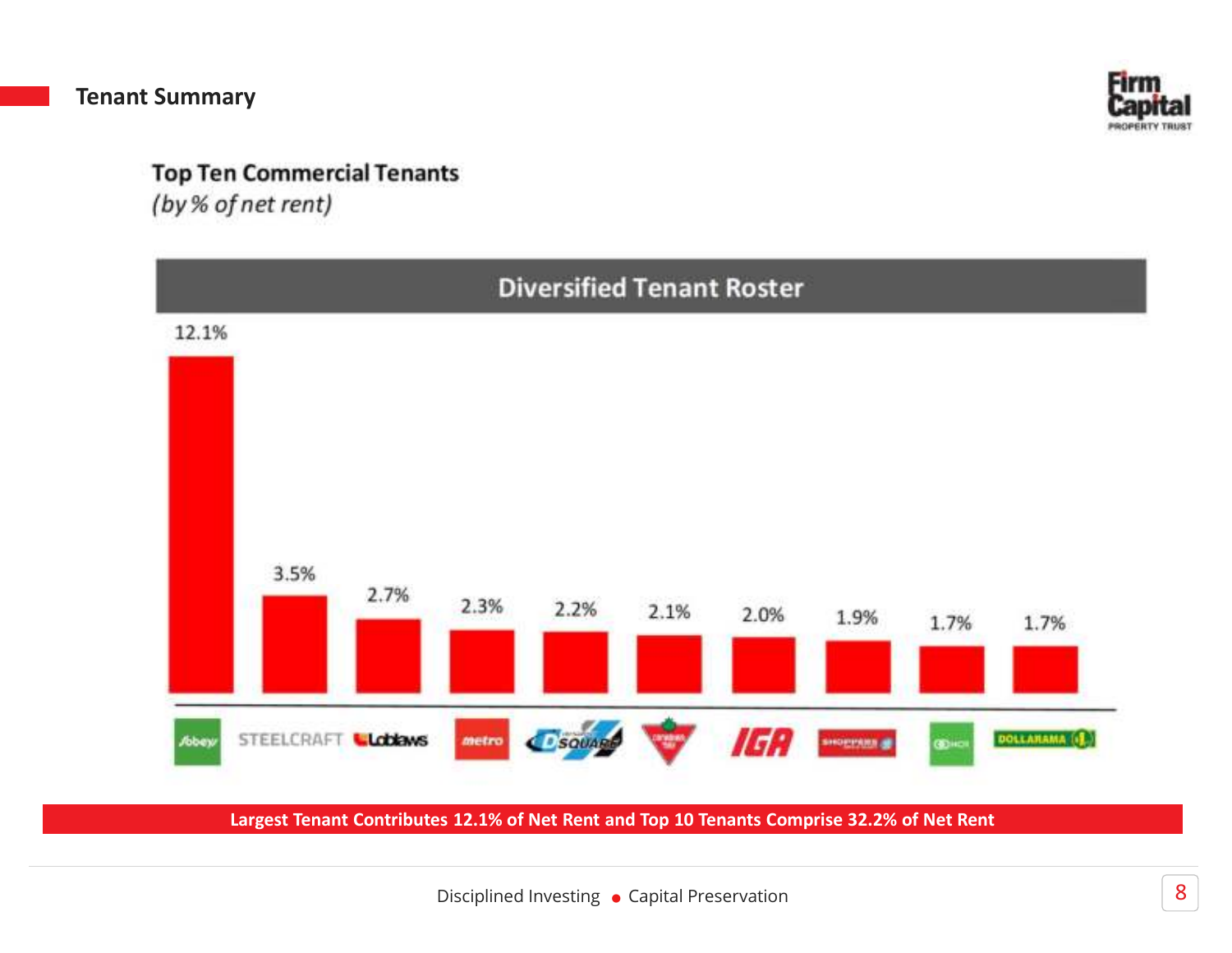## Disciplined Equity Strategy



## Equity Financings & Unit Issue Price

(\$ millions, except unit price data)

Gross Proceeds Raised 
Subsettingular Orbit Price

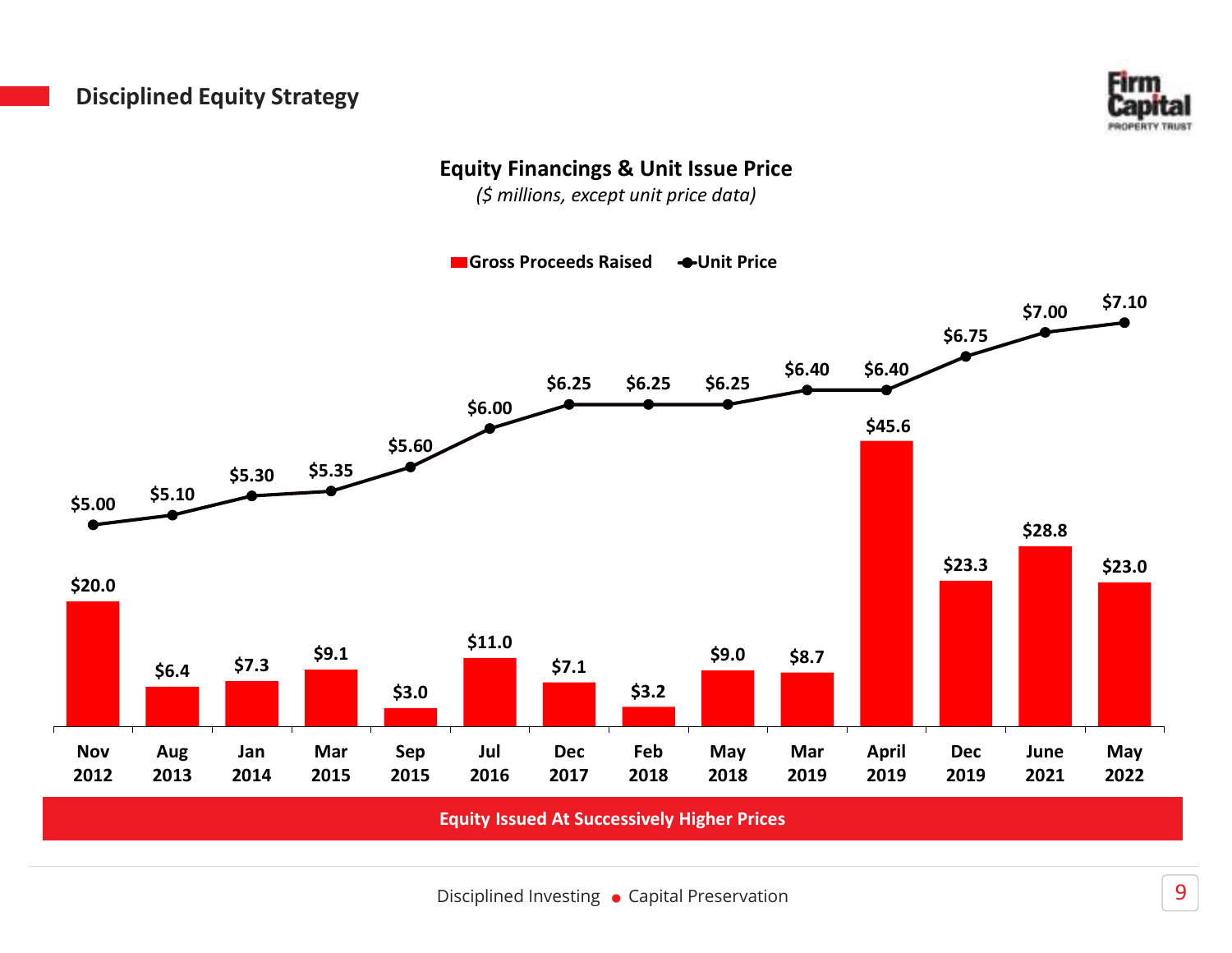

Since Inception, a \$100 Investment in FCPT Would be Worth \$266 Today! (1)

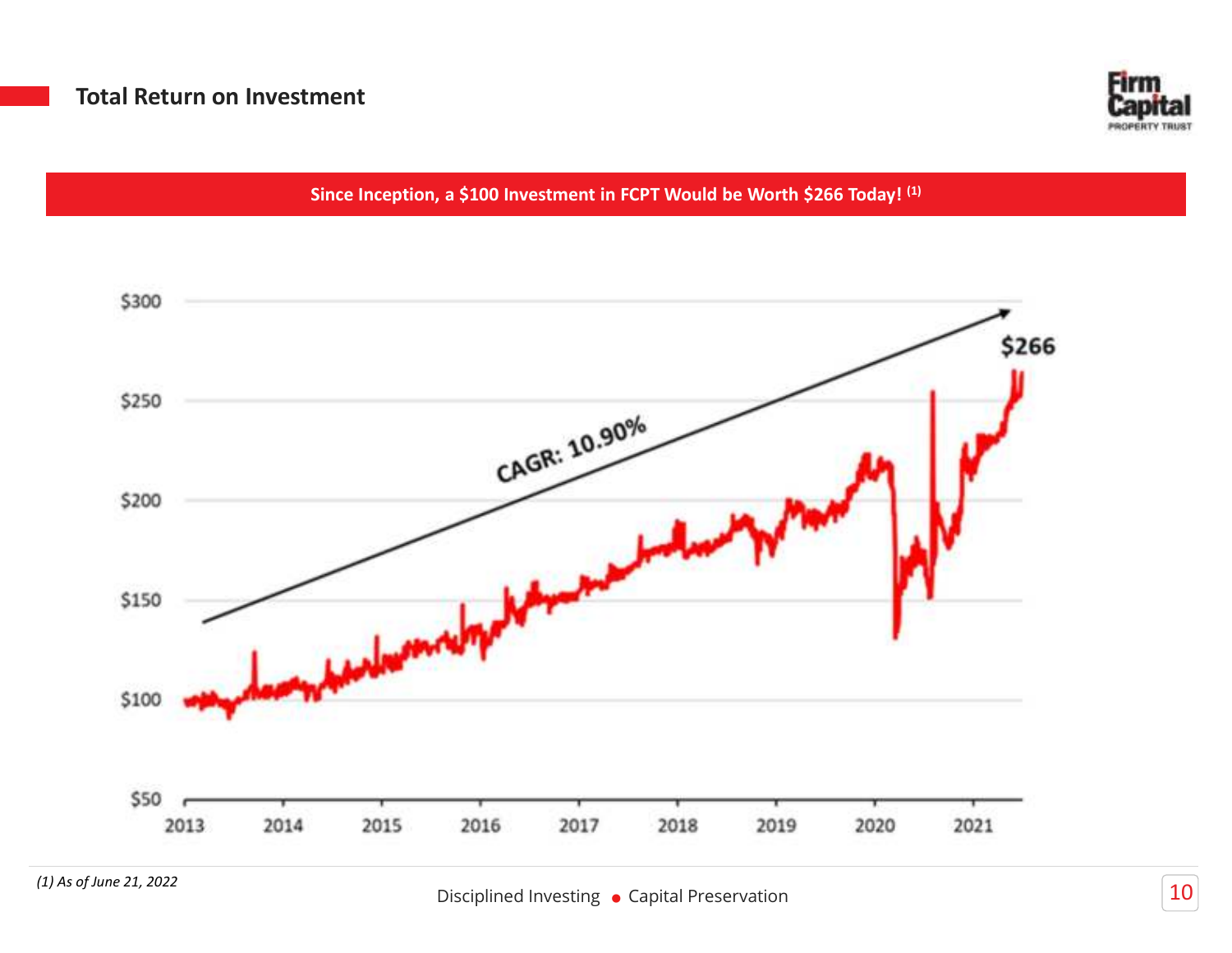



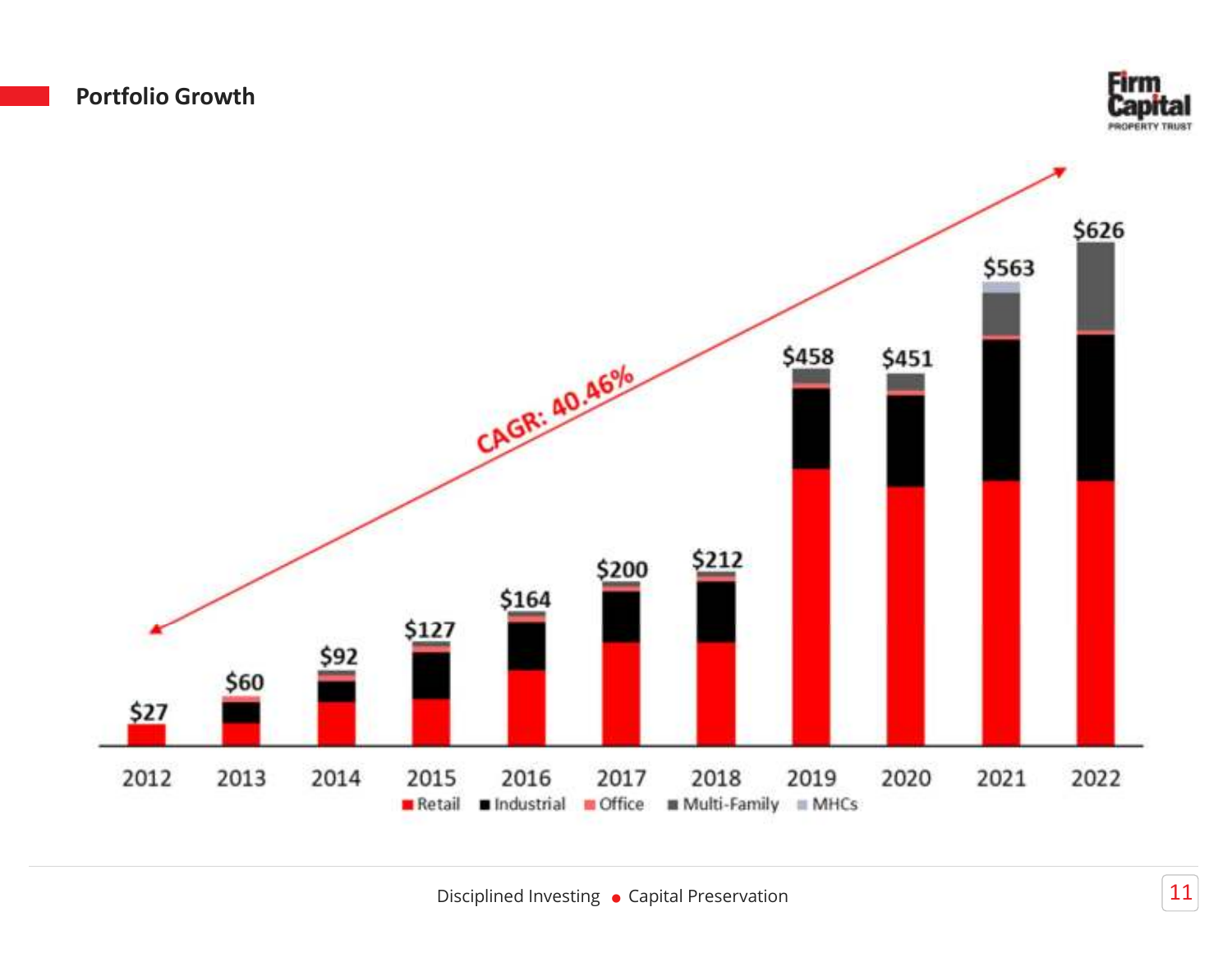

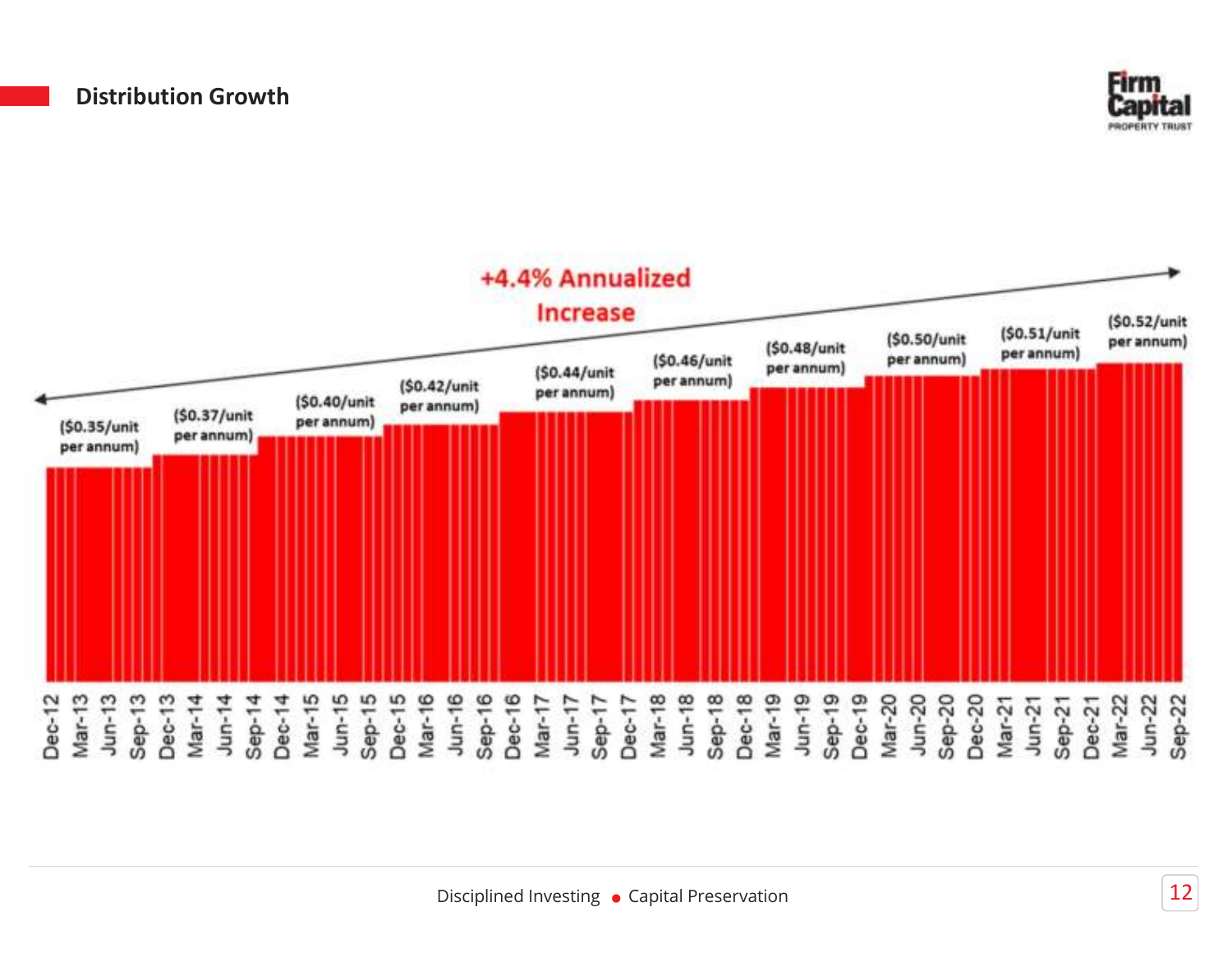#### Net Asset Value Growth



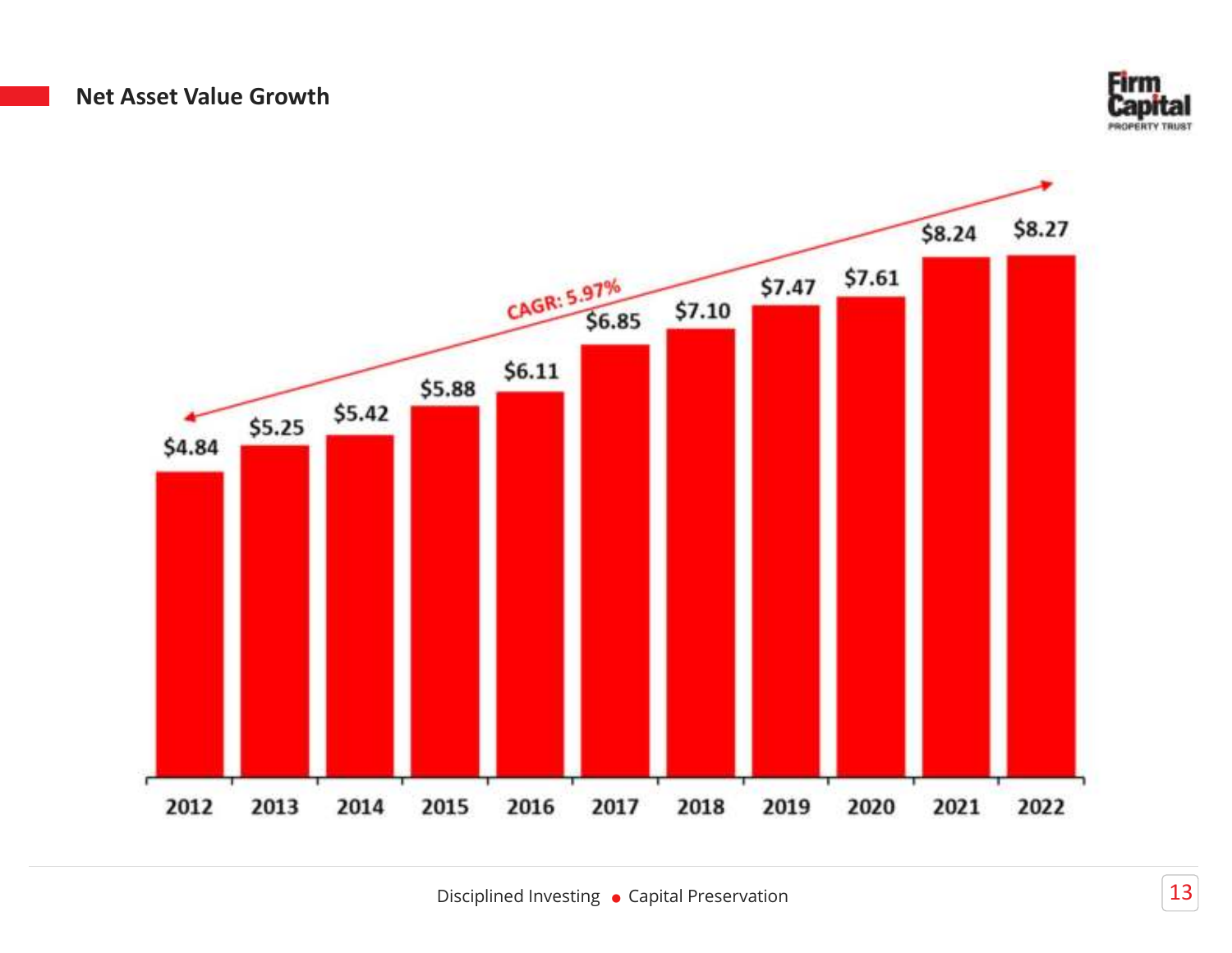## Q1 2022 Financial Highlights



(\$ millions, except per unit or % amounts)

|                                    | <b>Quarter Ended</b> | <b>Quarter Ended</b>     | <b>Quarter Ended</b>  |
|------------------------------------|----------------------|--------------------------|-----------------------|
| <b>Metric</b>                      | March 31, 2022       | <b>December 31, 2021</b> | <b>March 31, 2021</b> |
| <b>NOI</b>                         | \$8.3                | \$7.9                    | \$7.1                 |
| AFFO/Unit                          | \$0.119              | \$0.114                  | \$0.117               |
| NAV/Unit                           | \$8.27               | \$8.24                   | \$7.83                |
| Distributions/Unit                 | \$0.130              | \$0.128                  | \$0.128               |
| <b>Quarterly AFFO payout ratio</b> | 109%                 | 112%                     | 109%                  |
| Leverage                           | 51.2%                | 45.9%                    | 51.2%                 |
| <b>Portfolio Size</b>              | \$626                | \$563                    | \$463                 |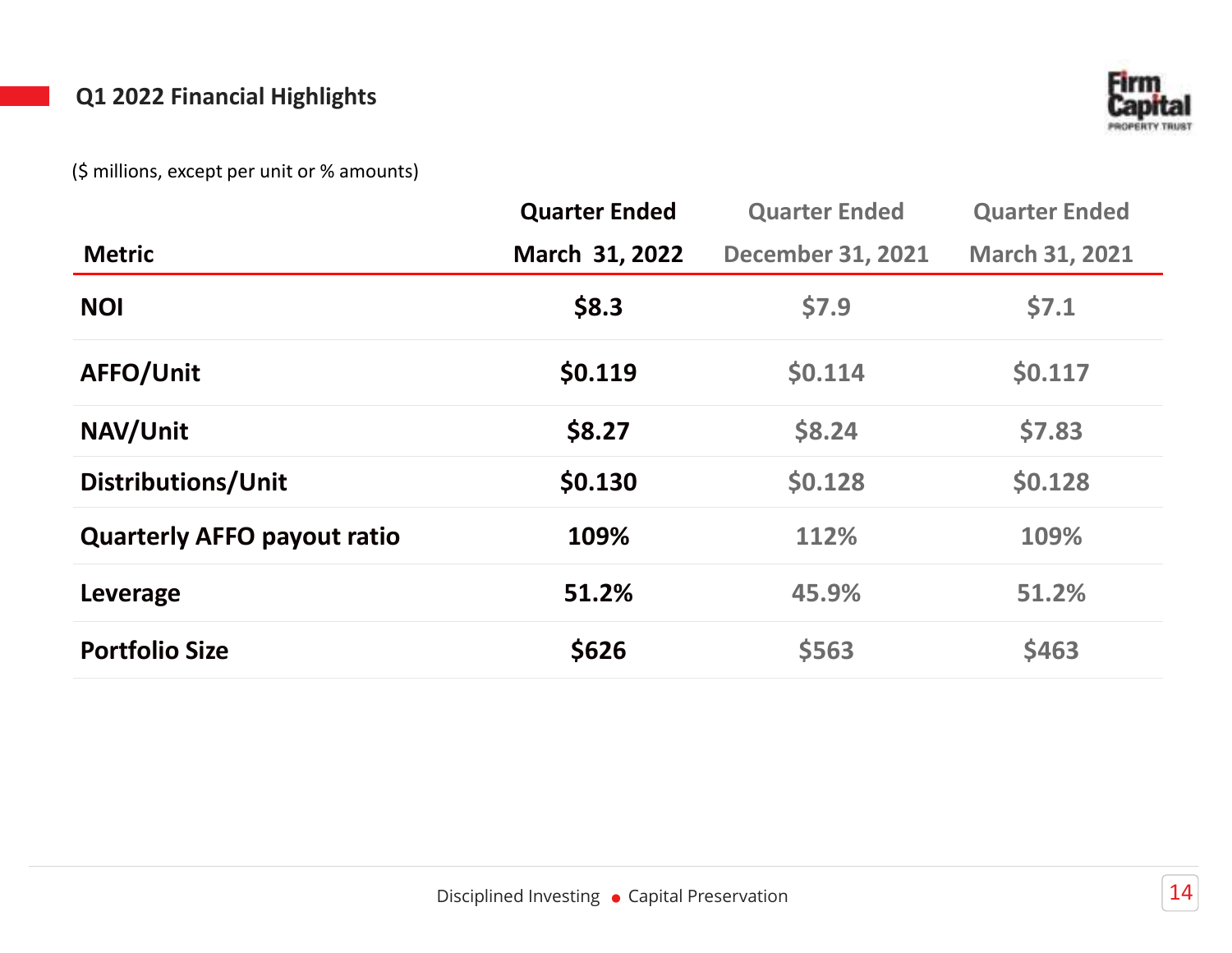## Graduation to TSX from TSXV



On March 10, 2022, the REIT graduated from TSXV to TSX and is now trading under the new ticker symbol TSX: FCD.UN. Graduating from the TSXV to the TSX is an important milestone for Firm Capital Property Trust.

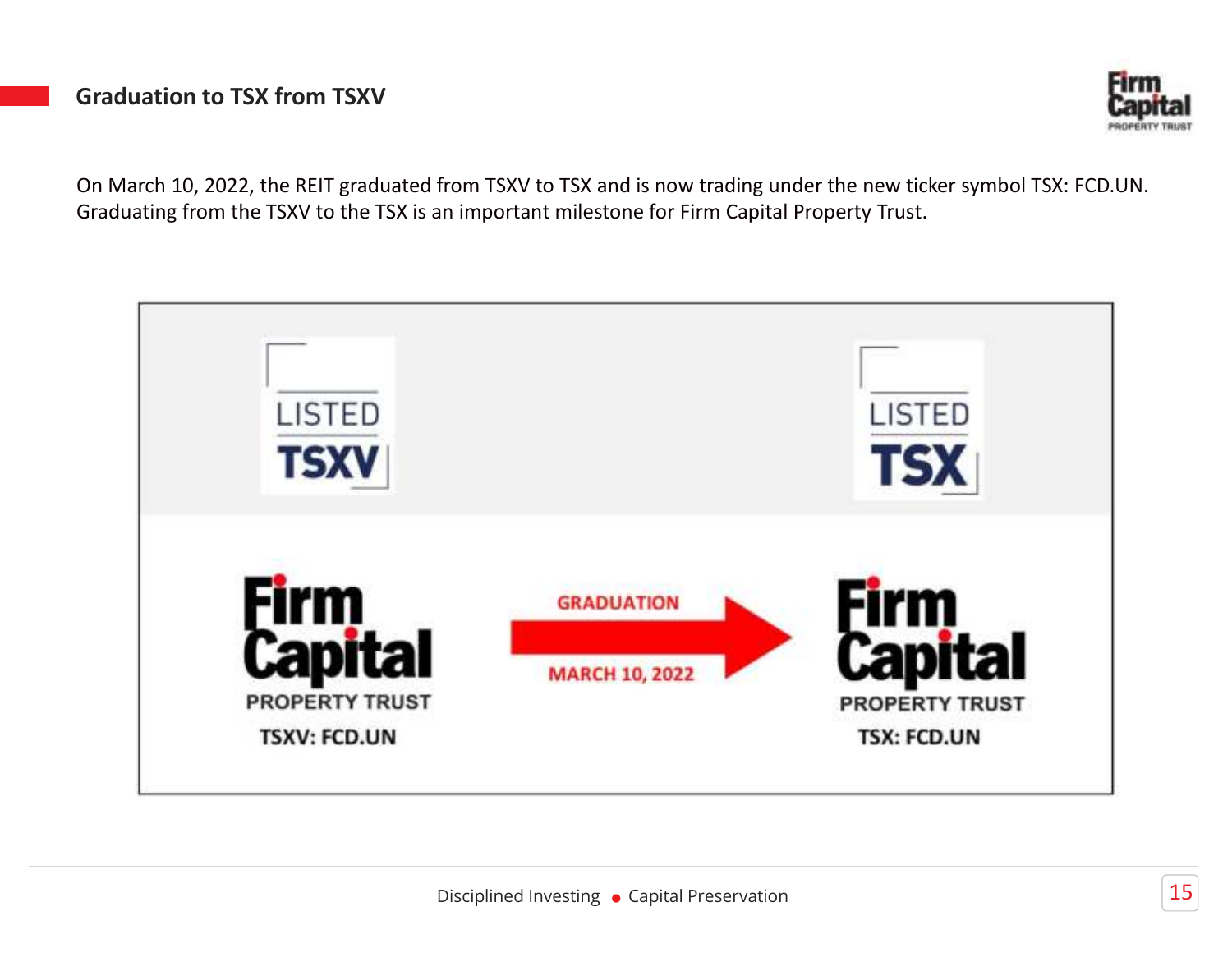#### 2022 Outlook



- Moving forward, we will continue to monitor and assess the impacts to the economy that affect the performance of our portfolio. Supply chain issues and government stimulus have resulted in the current inflationary environment which is expected to continue as the federal and provincial governments begin to exit the past two years of COVID 19 restrictions. Interest rates have increased quickly across the yield curve with further increases expected in the overnight rate. However, we still continue to see strong demand and increasing rental rates across our Ontario and Quebec industrial portfolio and continued demand for space across our convenience retail portfolio that has allowed us to produce steady cashflow across those portfolios. Even with the current interest rate environment, mortgage rates are still extremely attractive and in line with our average mortgage rates across the portfolio.
- Rental rate growth on lease maturity will reduce impact of interest rate increases on the Trust debt and over time reduce the impact of cap rate adjustments on net asset value.
- The REIT currently has sufficient liquidity available on our credit facilities to meet our operational needs through 2022 and to fund our current acquisition and development projects.
- Management is always looking to assess and evolve its portfolio of assets. The REIT will focus its near-term acquisition efforts on the industrial and multi-residential sectors across Canada as well as continue to slowly reduce its exposure to its non-core retail assets when opportunities exist to create a more balanced property portfolio demonstrated by the sales and acquisitions completed in 2021.
- The REIT expects to grow predominantly organically for the balance of 2022 given the current environment. As always, the REIT will continue to assess each acquisition to ensure they meet our disciplined investment objectives.
- The REIT is pleased to that was able to increase distributions for the ninth time starting with the January 2022 distribution of \$0.0433 per Trust Unit increased from \$0.0425 per Trust Unit. This distribution increase represents a cumulative increase of 48.6% since the REIT's inception in 2012.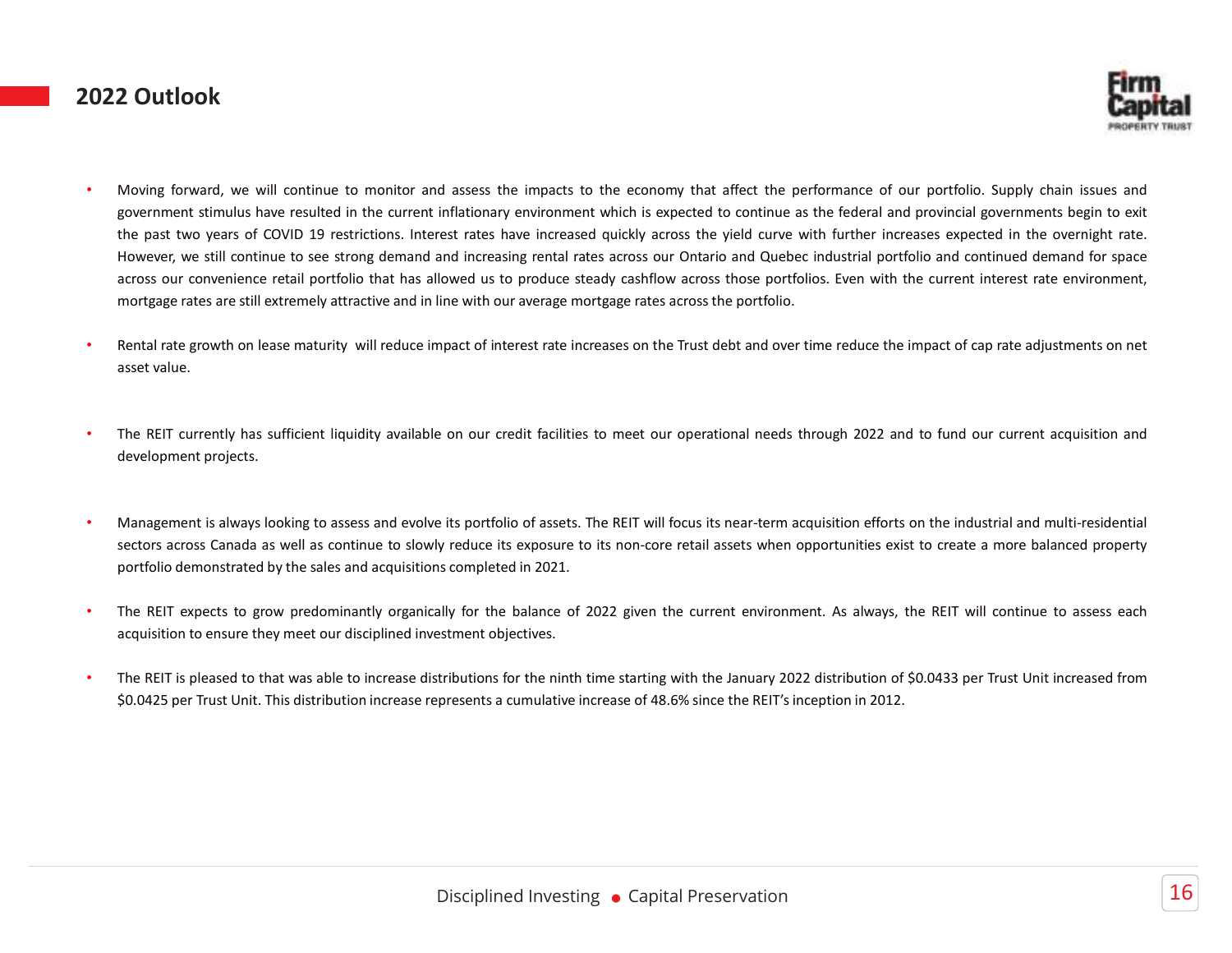



## APPENDICES

- 1. Acquisition History
- 2. Board of Trustees
- 3. Management Team
- 4. Contact Information
- 5. Disclaimer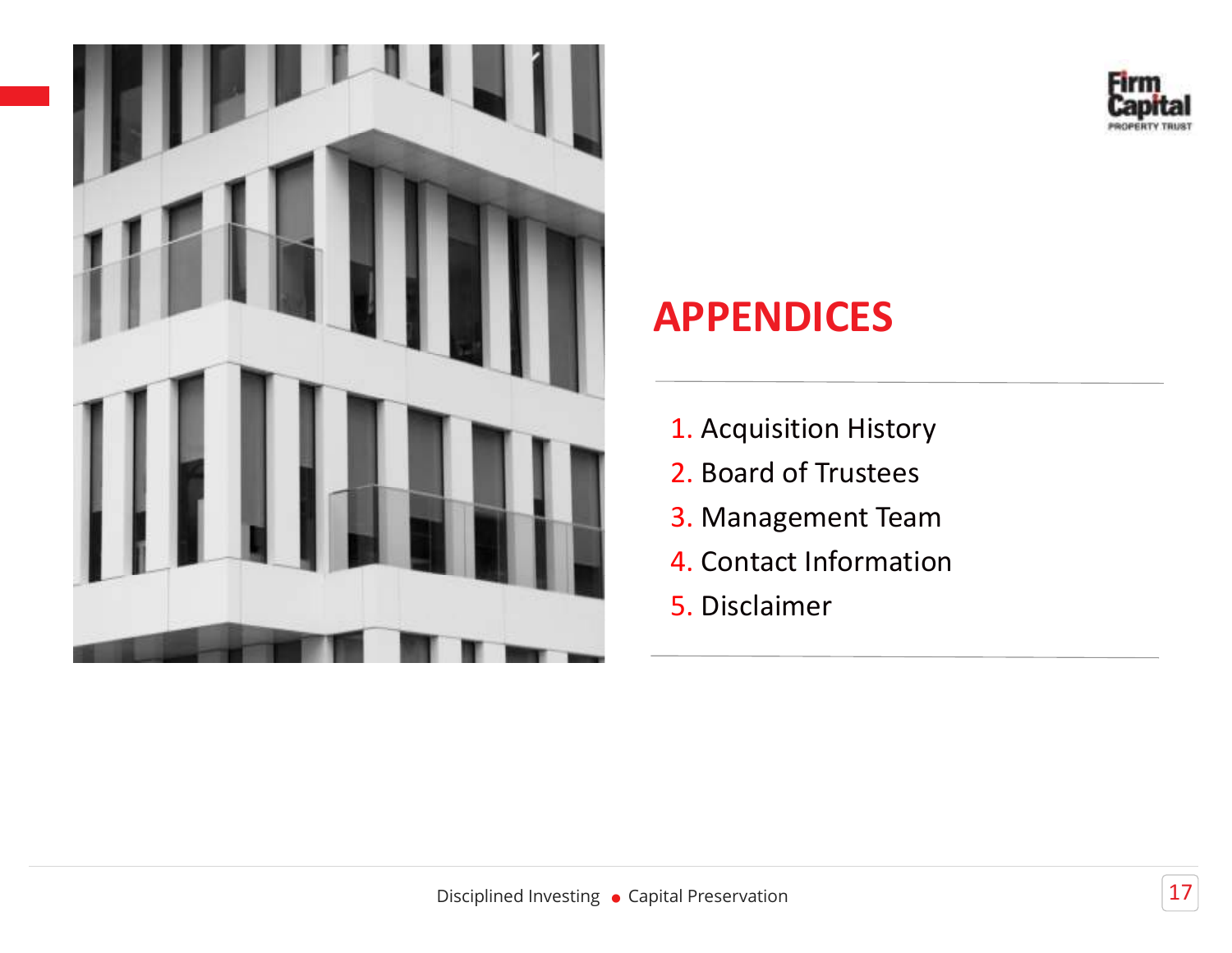# PROPERTY

## Acquisition History

| <b>Acquisition</b>         | <b>Asset Class</b> | <b>Acquisition Date</b> | GLA (sq. ft.) Based on FCPT % Interest <sup>2</sup> | <b>FCPT Interest Acquired (%)</b> | Acquisition Price (@100%, millions) |
|----------------------------|--------------------|-------------------------|-----------------------------------------------------|-----------------------------------|-------------------------------------|
| Bridgewater, NS            | Retail             | Nov-2012                | 46,903                                              | 100%                              | \$9.1                               |
| Brampton, ON               | Retail             | Nov-2012                | 36,137                                              | 100%                              | \$11.4                              |
| Hanover, ON                | Retail             | Nov-2012                | 19,874                                              | 100%                              | \$4.0                               |
| Pembroke, ON               | Retail             | Nov-2012                | 11,247                                              | 100%                              | \$1.7                               |
| Centre Ice Portfolio       | Retail             | Jun-2014                | 111,740                                             | 70%                               | \$32.2                              |
| Whitby, ON                 | Retail / Office    | Jun-2016                | 152,946                                             | 40%                               | \$35.8                              |
| Whitby, ON                 | Retail             | Sep-2016                | 41,942                                              | 40%                               | \$39.5                              |
| Moncton, NB                | Retail             | Nov-2016                | 16,372                                              | 100%                              | \$4.7                               |
| Guelph, Ontario            | Retail             | Nov-2017                | 116,236                                             | 100%                              | \$26.0                              |
| Crombie Portfolio JV       | Retail             | Feb-2019                | 148,188                                             | 50%                               | \$83.2                              |
| First Capital Portfolio JV | Retail             | May-2019                | 511,248                                             | 50%                               | \$266.0                             |
| Saint Alberta, AB          | Retail             | Jul-2019                | 52,748                                              | 50%                               | \$46.4                              |
| Barrie, ON                 | Office             | Mar-2013                | 39,495                                              | 100%                              | \$6.7                               |
| Montreal, QC               | Industrial         | Aug-2013                | 515,048                                             | 50%                               | \$48.2                              |
| Waterloo, ON               | Industrial         | Jul-2015                | 358,174                                             | 70%                               | \$43.3                              |
| Montreal, QC               | Industrial         | Oct-2018                | 79,582                                              | 50%                               | \$11.0                              |
| Edmonton, AB               | Industrial         | Oct-2019                | 48,259                                              | 50%                               | \$11.4                              |
| Edmonton and Leduc, AB     | Industrial         | Mar-2020                | 45,174                                              | 50%                               | \$10.7                              |
| Woodstock & Stratford, ON  | Industrial         | Nov-2021                | 191,874                                             | 100%                              | \$15.0                              |
| Saint Laurent, QC          | Industrial         | Mar-2022                | 17,306                                              | 50%                               | \$6.3                               |
| Edmonton, AB               | Industrial         | April-2022              | 117,212                                             | 50%                               | \$36.3                              |
| Ottawa, ON                 | Multi-Family       | Nov-2014                | 135 units                                           | 50%                               | \$11.2                              |
| Dartmouth, NS              | Multi-Family       | Jan-2019                | 69 units                                            | 100%                              | \$10.7                              |
| Edmonton, AB               | Multi-Family       | May-2021                | 128 units                                           | 70%                               | \$25.0                              |
| Lower Sackville, NS        | Multi-Family       | May-2021                | 132 units                                           | 70%                               | \$18.2                              |
| Pointe Claire, QC          | Multi-Family       | Jan-2022                | 135 units                                           | 100%                              | \$55.0                              |
| Calgary, AB                | MHC                | Mar-2021                | 181 units                                           | 50%                               | \$17.3                              |
| McGregor, ON               | MHC                | Aug-2021                | 242 units                                           | 50%                               | \$10.7                              |
| Total <sup>1</sup>         |                    |                         | 2,677,213 Sq. Ft. / 1,022 units                     |                                   | \$897                               |

(1) Does not reflect current portfolio due to dispositions

(2) Unit count based on 100% ownership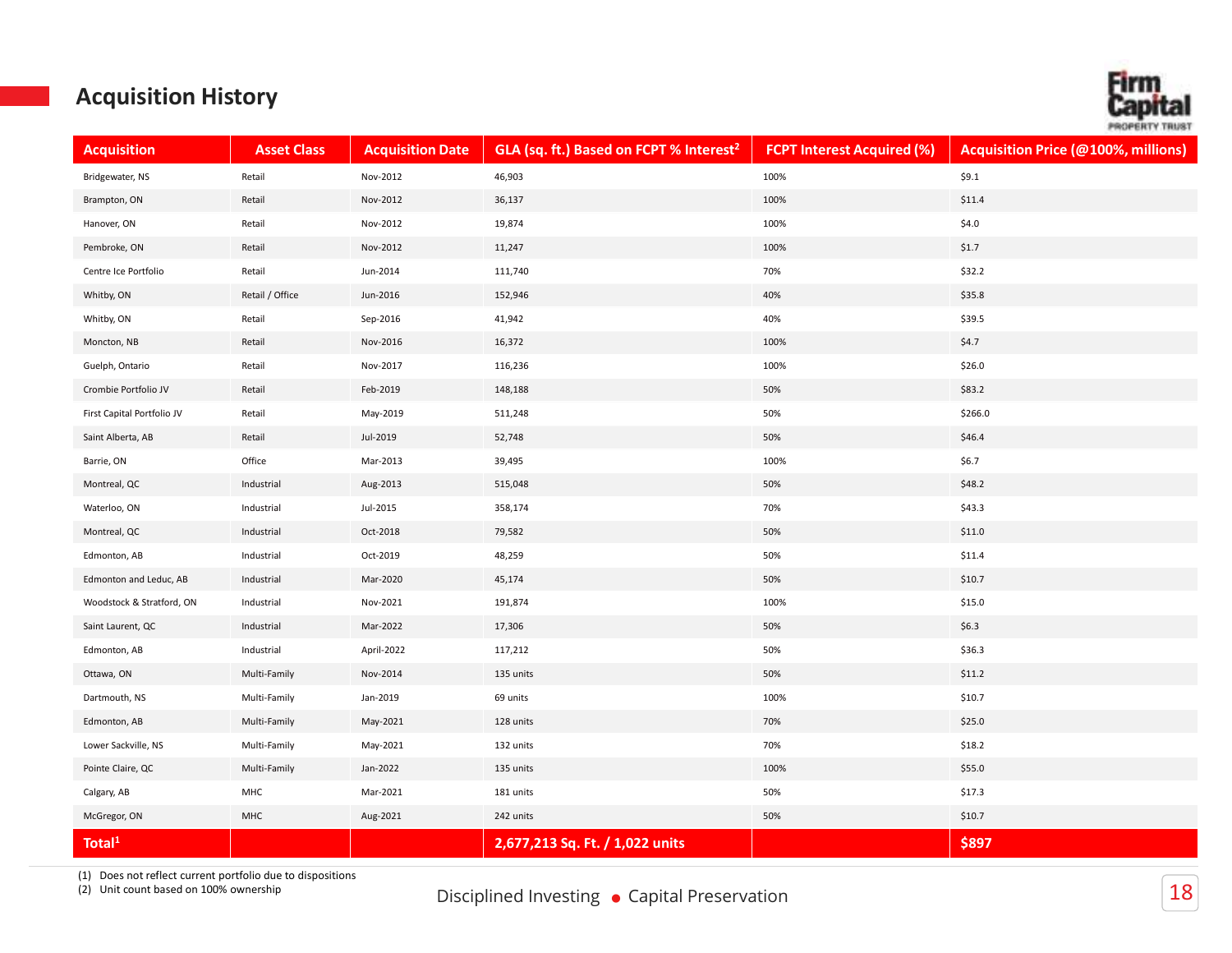## Board of Trustees



| Independent Trustees | <b>Stanley Goldfarb</b><br>Chairman, Independent Trustee | <b><i>PROPERTY TRUS</i></b><br>• CEO of Goldfarb Management Services Limited<br>• Chairman & Director of Firm Capital Mortgage Investment Corporation (TSX: FC)                                                                                                                                                                                                                                                                                                              |
|----------------------|----------------------------------------------------------|------------------------------------------------------------------------------------------------------------------------------------------------------------------------------------------------------------------------------------------------------------------------------------------------------------------------------------------------------------------------------------------------------------------------------------------------------------------------------|
|                      | <b>Geoffrey Bledin</b><br>Independent Trustee            | • Director of Mortgage Investment Corporation (TSX:FC)<br>• Chairman & Trustee of Firm Capital Apartment REIT (TSXV: FCA.U/FCA.UN)<br>Chairman & Trustee of Firm Capital Private Equity Realty Trust<br>• Past President and CEO of Equitable Trust Company<br>• Former Partner with Price Waterhouse                                                                                                                                                                        |
|                      | <b>Howard Smuschkowitz</b><br><b>Independent Trustee</b> | <b>Corporate Director</b><br>• President of Total Body Care Inc. & JRS Capital Management<br>• Former President of Homeland Self Storage                                                                                                                                                                                                                                                                                                                                     |
|                      | <b>Jeffrey Goldfarb</b><br><b>Independent Trustee</b>    | • Trustee of Firm Capital Private Equity Realty Trust<br>• Retired Partner of PricewaterhouseCoopers                                                                                                                                                                                                                                                                                                                                                                         |
|                      | <b>Larry Shulman</b><br><b>Independent Trustee</b>       | • Retired Senior Partner of Goldfarb, Shulman, Patel & Co.                                                                                                                                                                                                                                                                                                                                                                                                                   |
|                      | <b>Manfred Walt</b><br><b>Independent Trustee</b>        | • CEO of Walt & Co. Inc., a consultant to the Reichmann Family<br>• Trustee of Killam Apartment REIT (TSX: KMP.U)                                                                                                                                                                                                                                                                                                                                                            |
|                      | <b>Eli Dadouch</b><br>Vice Chairman                      | • Founder, President & CEO of Firm Capital organization<br>• President & CEO of Firm Capital Mortgage Investment Corporation (TSX: FC)<br>• Vice-Chairman of Firm Capital Apartment REIT (TSXV: FCA.U/FCA.UN)<br>• CEO & Vice-Chairman of Firm Capital Private Equity Realty Trust                                                                                                                                                                                           |
|                      | <b>Jonathan Mair</b><br>Trustee                          | • Vice President, Mortgage Banking of Firm Capital Corporation<br>• COO, Senior VP and Director of Mortgage Investment Corporation (TSX:FC)<br>• Trustee of Firm Capital Private Equity Realty Trust                                                                                                                                                                                                                                                                         |
|                      | <b>Robert McKee</b><br>Trustee                           | • President & CEO of Firm Capital Property Trust (TSX: FCD.UN)<br>• Past Trustee of True North Apartment REIT (TSX:TN.UN)                                                                                                                                                                                                                                                                                                                                                    |
| Executive Trustees   | <b>Sandy Poklar</b><br>Trustee                           | • COO and Managing Director, Capital Markets & Strategic Developments of Firm Capital Corporation<br>• EVP & Managing Director, Finance of Firm Capital Mortgage Investment Corporation (TSX: FC)<br>• CFO and Trustee of Firm Capital Property Trust (TSX: FCD.UN)<br>• President, CEO & Trustee of Firm Capital Apartment REIT (TSXV: FCA.U/FCA.UN)<br>• COO & Co-CIO of Firm Capital Private Equity Realty Trust<br>• Trustee of True North Commercial REIT (TSX: TNT.UN) |
|                      | <b>Victoria Granovski</b><br>Trustee                     | • Director & VP, Credit & Equity Capital of Firm Capital Mortgage Investment Corporation (TSX: FC)                                                                                                                                                                                                                                                                                                                                                                           |

Substantial Experience in Real Estate Management, Acquisitions, Lending and Finance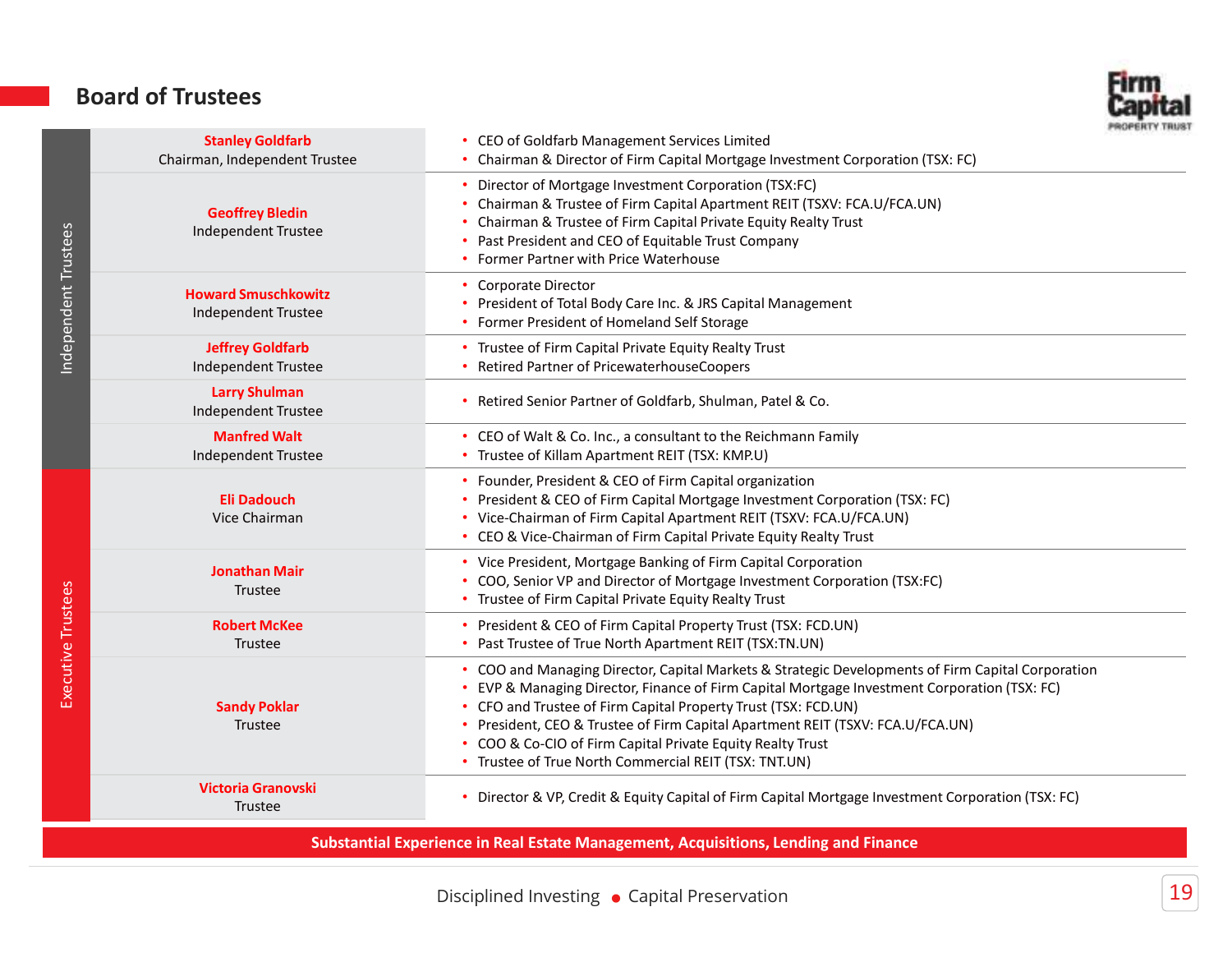## Management Team



| <b>Robert McKee</b><br>President & CEO                               | • Managing Director - Firm Capital Realty Partners Inc. since October 2008<br>• President & CEO of Firm Capital Property Trust (TSX: FCD.UN)<br>• Former Trustee of True North Apartment REIT (TSX:TN.UN)<br>• Formerly with TD Securities - Real Estate Investment Banking Group                                                                                                                                                                                                                                                                                                 |
|----------------------------------------------------------------------|-----------------------------------------------------------------------------------------------------------------------------------------------------------------------------------------------------------------------------------------------------------------------------------------------------------------------------------------------------------------------------------------------------------------------------------------------------------------------------------------------------------------------------------------------------------------------------------|
| <b>Sandy Poklar</b><br><b>Chief Financial Officer</b>                | • COO and Managing Director, Capital Markets & Strategic Developments of Firm Capital Corporation<br>• EVP, Finance of Firm Capital Mortgage Investment Corporation (TSX: FC)<br>• CFO and Trustee of Firm Capital Property Trust (TSX: FCD.UN)<br>· President, CEO & Trustee of Firm Capital Apartment REIT (TSXV: FCA.U/FCA.UN)<br>• COO & Co-CIO of Firm Capital Private Equity Realty Trust<br>• Trustee of True North Commercial REIT (TSX: TNT.UN)<br>• Former investment banking and equity research roles with Macquarie Capital, TD Securities, and Canaccord<br>Genuity |
| <b>Eli Dadouch</b><br>Vice Chairman & Co-Chief<br>Investment Officer | • Founder, President & CEO of Firm Capital Organization<br>President, CEO and Director of Firm Capital Mortgage Investment Corporation (TSX:FC)<br>• Vice-Chairman of Firm Capital Apartment REIT (TSXV: FCA.U/FCA.UN)<br>• CEO & Chairman of Firm Capital Private Equity Realty Trust<br>• President and CEO of FCPT's Asset and Property Manager<br>• Director, Global Risk Institute in Financial Services                                                                                                                                                                     |
| <b>Jonathan Mair</b><br>Co-Chief Investment Officer                  | • Vice President, Mortgage Banking of Firm Capital Corporation<br>• COO, SVP and Director of Firm Capital Mortgage Investment Corporation (TSX: FC)<br>• Co-CIO & Trustee of Firm Capital Property Trust (TSX: FCD.UN)<br>• Trustee of Firm Capital Private Equity Realty Trust<br>• Former Vice-President of KPMG Inc. from 1993 to 1997                                                                                                                                                                                                                                         |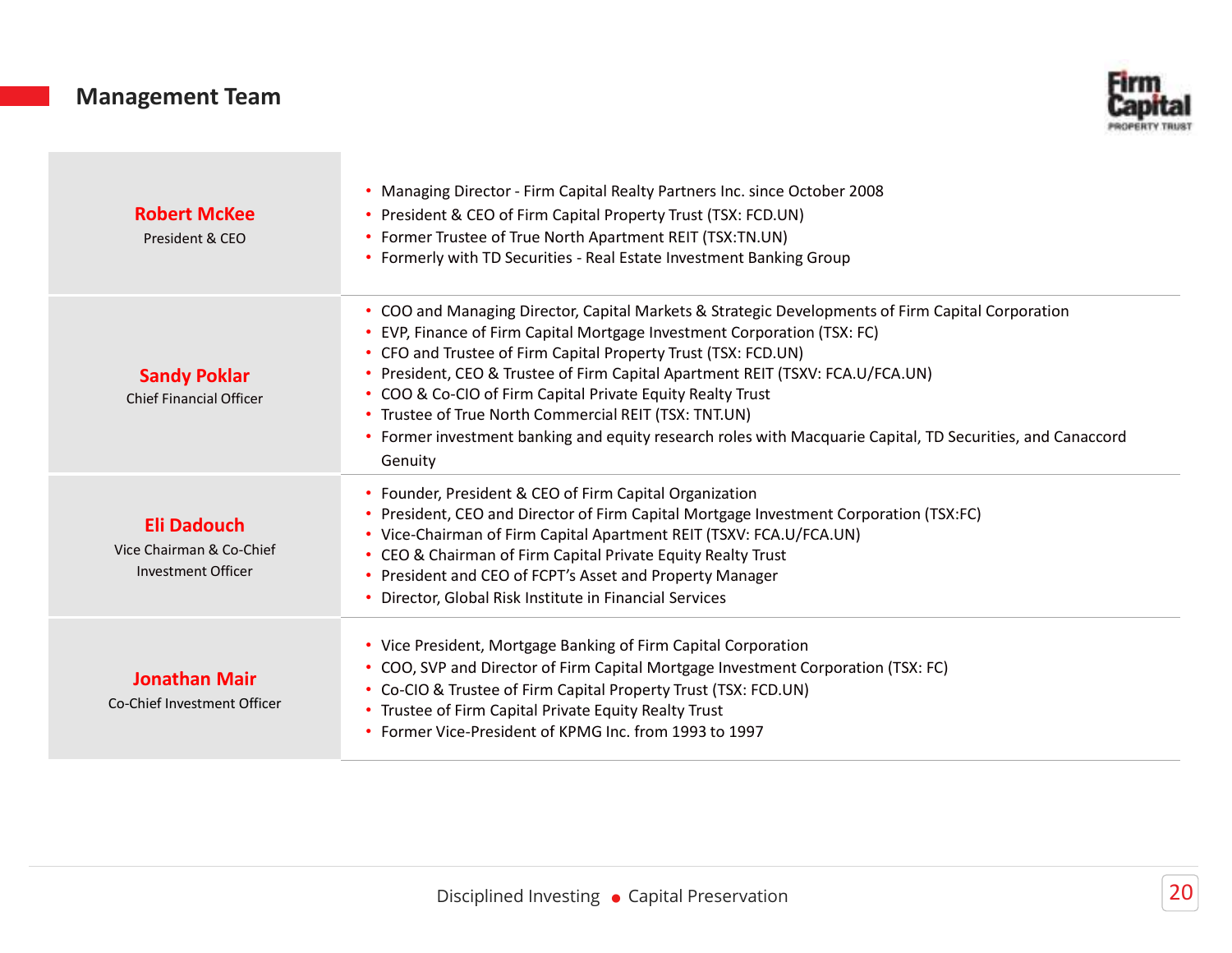#### Contact Information



## OUR CORE PRINCIPLES

INNOVATION



#### **TRUST**

Our partners, investors and clients can trust Firm Capital to execute on ourcommitment.



Firm Capital brings an innovative approach to structuring a transaction.



#### RELATIONSHIPS

Firm Capital builds strong, longterm relationships with its partners, investors and clients.

Firm Capital is a real estate private equity investment firm and alternative investment manager based in Toronto, Canada. Since 1988, Firm Capital has focused on deploying proprietary and managed capital opportunistically between debt and equity investments in the private and public real estate markets. The organization has established an exceptional track record of successfully lending, financing, owning, investing, joint venturing and managing real estate all across Canada and parts of the US. Firm Capital focuses on a simple culture and goal: to be a client driven organization with impeccable integrity focused on preservation of capital through disciplined tactical investing at the same time as building long term relationships.

#### FOR ADDITIONAL INFORMATION, PLEASE CONTACT:

| <b>Robert McKee</b>       | <b>Sandy Poklar</b>            | Eli Dadouch                 | Victoria Moayedi                       |
|---------------------------|--------------------------------|-----------------------------|----------------------------------------|
| President & CEO           | <b>Chief Financial Officer</b> | Vice Chairman, Co-CIO       | Director, Investor Relations & Private |
| T: 416.635.0221 X 250     | T: 416.635.0221 X 235          | T: 416.635.0221 X 231       | Client Capital                         |
| E: rmckee@firmcapital.com | E: spoklar@firmcapital.com     | E: edadouch@firmcapital.com | T: 416.635.0221 X 270                  |
|                           |                                |                             | E: vmoayedi@firmcapital.com            |

163 Cartwright Avenue, Toronto, Ontario, Canada M6A 1V5 T: 416.635.0221 www.FirmCapital.com